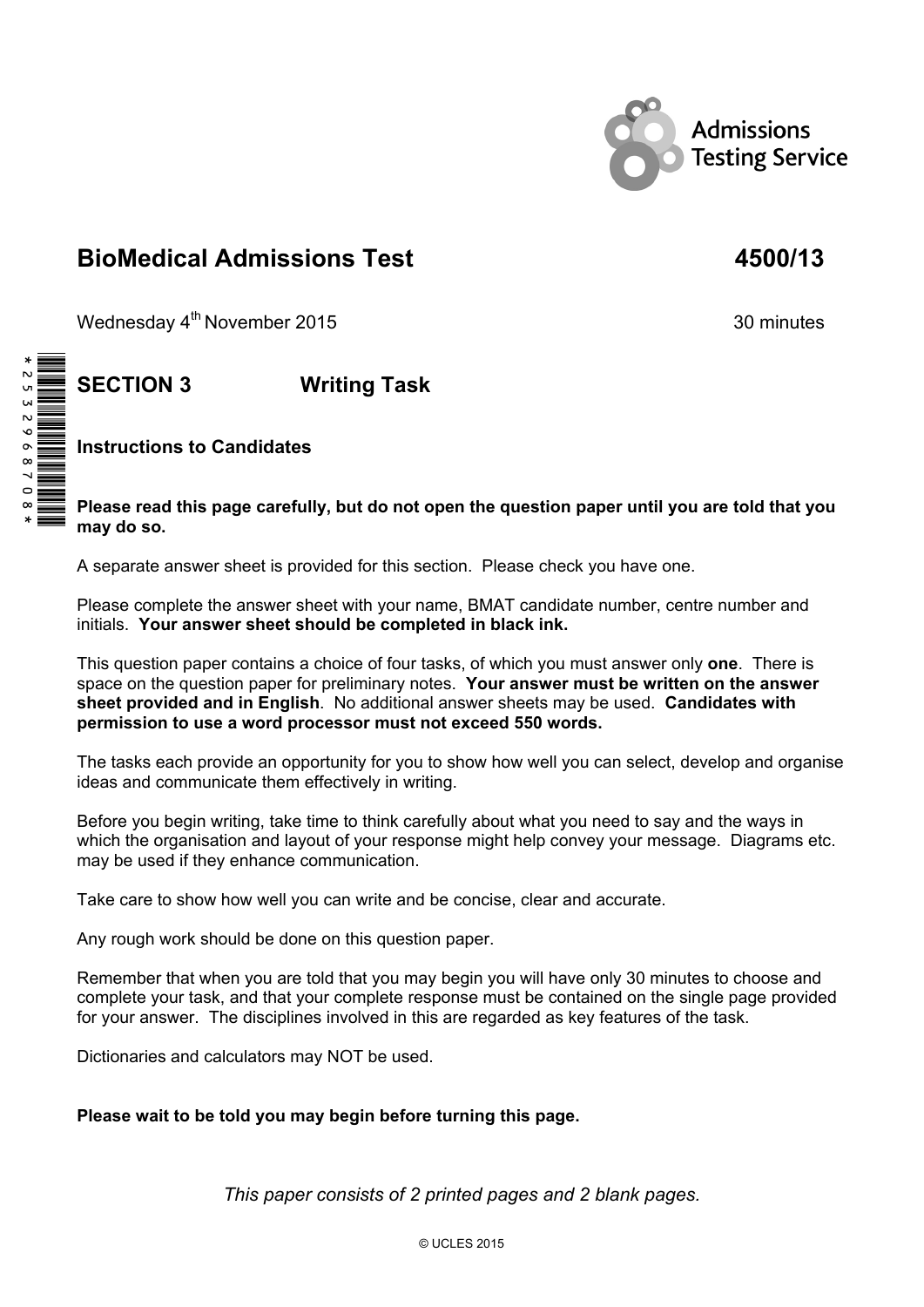**Use this space and the back page for notes** *etc.* **if you wish. Remember that your response must be written on the single page answer sheet provided.**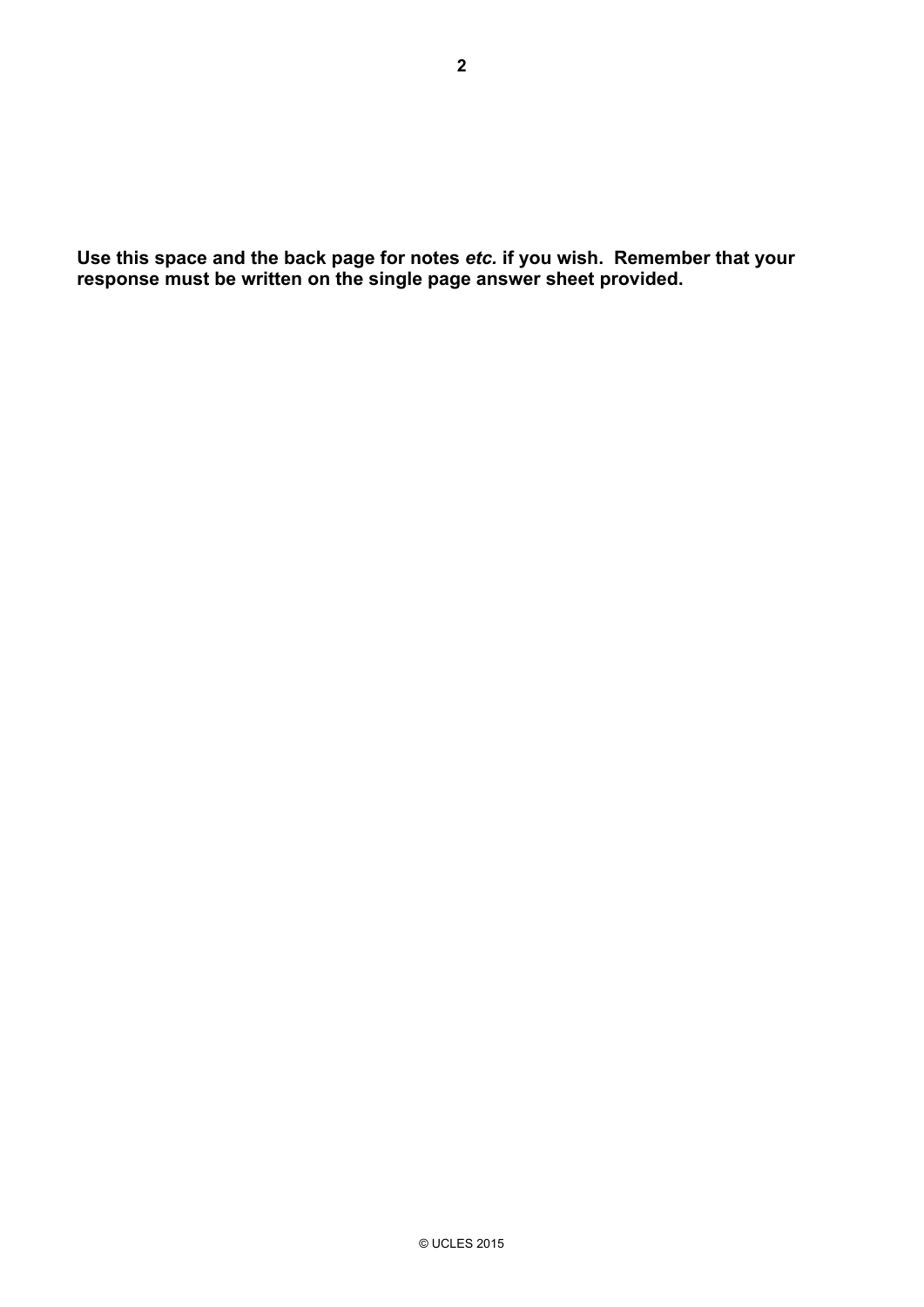### **YOU MUST ANSWER ONLY ONE OF THE FOLLOWING QUESTIONS**

#### **1 "Computers are useless. They can only give you answers." (Pablo Picasso)**

 Explain what is meant by this statement. Argue to the contrary. What are the real limits of technology?

#### **2 "That which can be asserted without evidence, can be dismissed without evidence." (Christopher Hitchens)**

 Explain what you think Christopher Hitchens means. Argue to the contrary that some assertions do not require evidence. To what extent do you agree with the statement?

#### **3 When treating an individual patient, a physician must also think of the wider society.**

 Explain the reasoning behind this statement. Argue that a doctor should only consider the individual that he or she is treating at the time. With respect to medical treatment, to what extent can a patient's interests differ from those of the wider population?

#### **4 Just because a behaviour occurs amongst animals in the wild does not mean it should be allowed within domesticated populations of the same species.**

 Explain what you think is meant by this statement. Argue to the contrary. To what extent should humans interfere with the natural behaviours of animals?